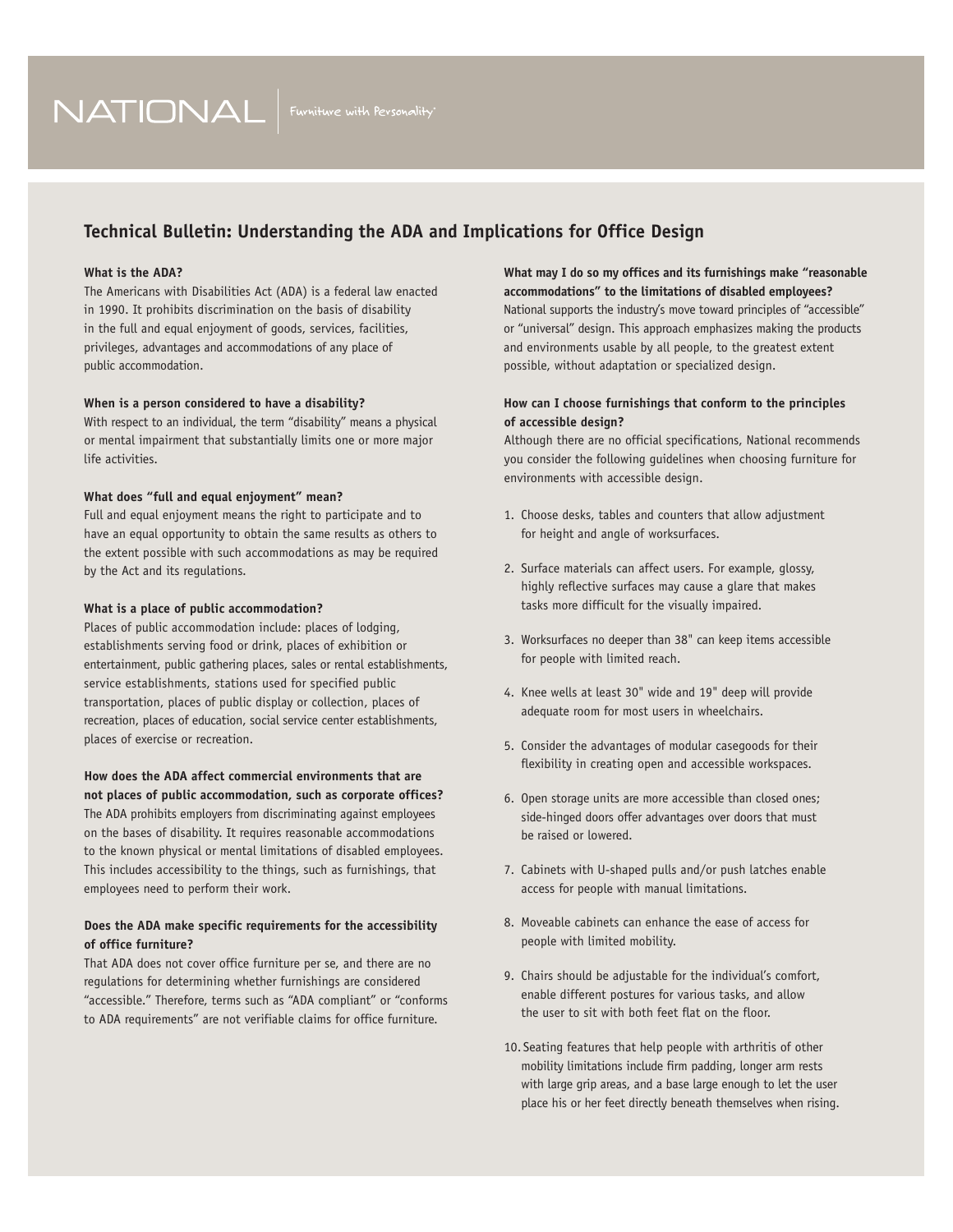# **Where can I get more information about accessible design?**

More is being developed on this subject all the time. Two excellent online resources are: Adaptive Environments (www.adaptenv.org) and the Center for Universal Design at North Carolina University (www.design.ncsu.edu/cud).

# **ADA Guidelines for Office Furniture American and Usable Facilities 2003-ICC/ANSI A117.1-2003**

# **304.3.1 Circular Space.**

The turning space shall be a circular space with a 60 inch minimum diameter. The turning space shall be permitted to include knee and toe clearance complying with Section 306.

# **306.3 Knee Clearance**

### **306.3.1 General**

Space beneath an element between 9 inches and 27 inches above the floor shall be considered knee clearance and shall comply with Section 306.3.

#### **306.3.2 Maximum Depth**

Knee clearance shall be permitted to extend 25 inches maximum under an element 9 inches above the floor.

#### **306.3.5 Width**

Knee clearance shall be 30 inches minimum in width.

# **307.2 Protrusion Limits.**

Objects with leading edges more than 27 inches and not more than 80 inches above the floor shall protrude 4 inches maximum horizontally into the circulation path.

# **308.2 Forward Reach**

#### **308.2.1 Unobstructed**

Where a forward reach is unobstructed, the high forward reach shall be 48 inches maximum and the low forward reach shall be 15 inches minimum above the floor.

# **308.2 Forward Reach**

#### **308.2.2 Obstructed High Reach**

Where a high forward reach is over an obstruction, the clear floor shall extend beneath the element for a distance not less than the required reach depth over the obstruction. The high forward reach shall be 48 inches maximum where the reach depth is 20 inches maximum. Where the reach depth exceeds 20 inches, the high forward reach shall be 44 inches maximum, and the reach depth shall be 25 inches maximum.









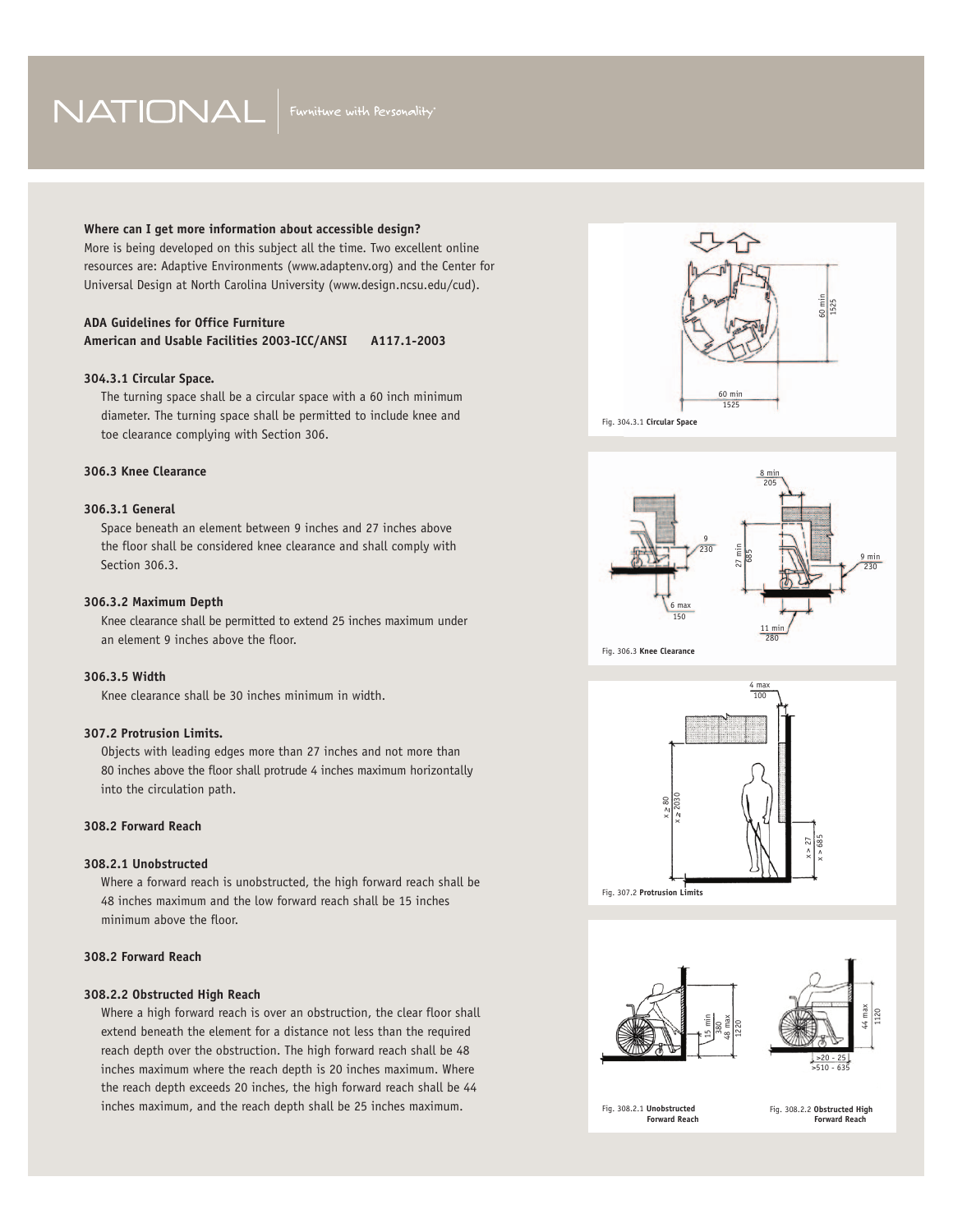#### **308.3 Side Reach**

#### **308.3.1 Unobstructed**

Where a clear floor space allows a parallel approach to an element and the side reach is unobstructed, the high side reach shall be 48 inches maximum and the low side reach shall be 15 inches minimum above the floor.

#### **308.3.2 Obstructed High Reach**

Where a clear floor space allows a parallel approach to an object and the high side reach is over an obstruction, the height of the obstruction shall be 34 inches maximum and the depth of the obstruction shall be 24 inches maximum. The high side reach shall be 48 inches maximum for a reach depth of 10 inches maximum. Where the reach depth exceeds 10 inches, the high side reach shall be 46 inches maximum for a reach depth of 24 inches maximum.

#### **309.4 Operation**

Operable parts shall be operable with one hand and shall not require tight grasping, pinching, or twisting the wrist. The force required to activate operable parts shall be 5.0 pounds maximum.

#### **904.3.1 Parallel Approach**

A portion of the counter surface 36 inches minimum in length and 36 inches maximum in height above the floor shall be provided. Where the counter surface is less than 36 inches in length, the entire counter surface shall be 36 inches maximum in height above the floor. A clear floor space complying with Section 305, positioned for a parallel approach adjacent to the accessible counter, shall be provided.

#### **904.3.2 Forward Approach**

A portion of the counter surface 30 inches minimum in length and 36 inches maximum in height above the floor shall be provided. A clear floor space complying with Section 305, positioned for a forward approach to the accessible counter, shall be provided. Knee and toe clearance complying with Section 306 shall be provided under the accessible counter.



Fig. 308.3.1 **Unobstructed Side Reach**



Fig. 308.3.2 **Obstructed High Side Reach**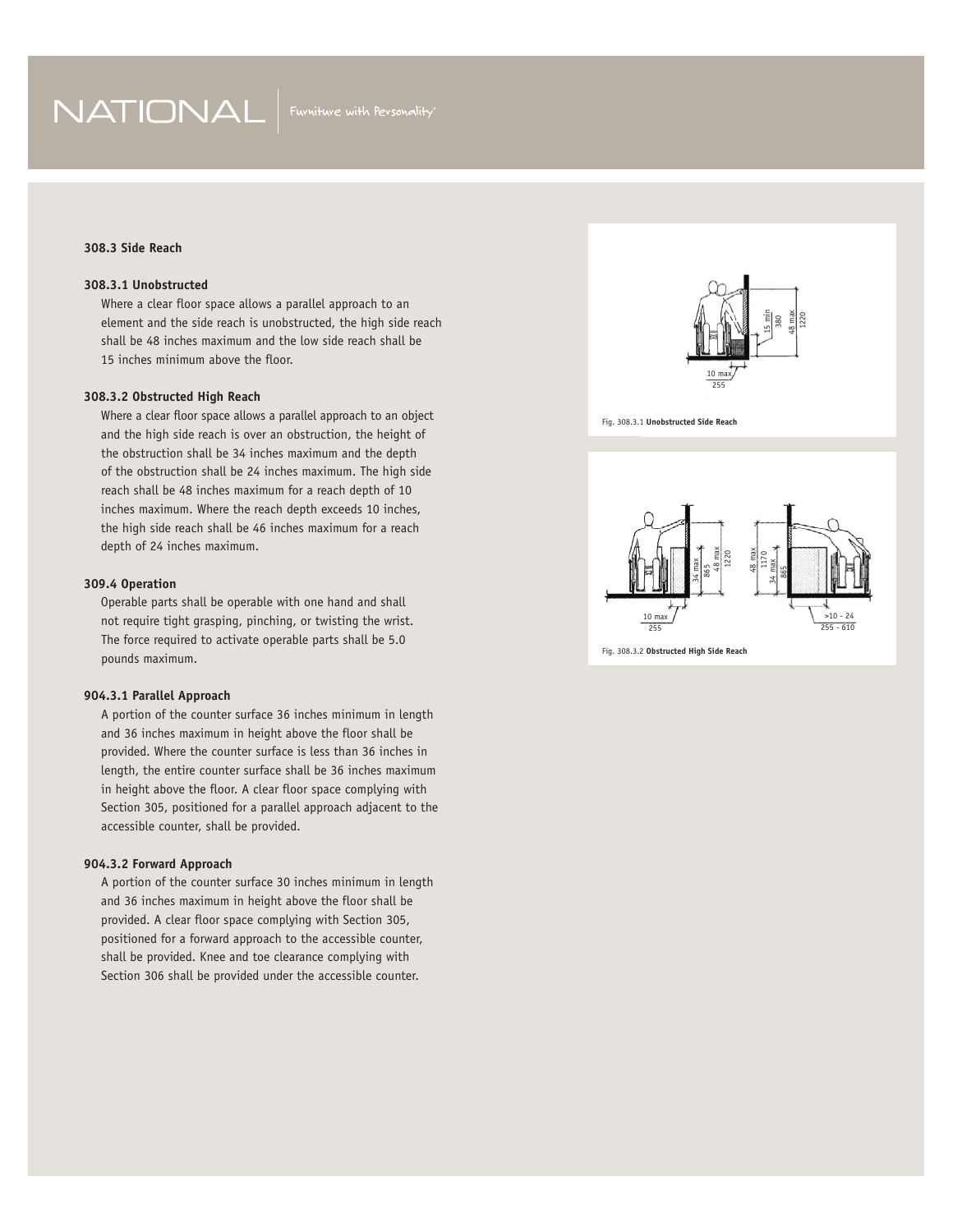## **Arrowood™ Laminate Casegoods**

- An accessible L-unit can be configured using a 36" x 72" single pedestal desk and a 24" x 48" return without center drawer.
- An accessible L-unit can be configured using a 24" x 72" credenza and a 24" x 48" return without a center drawer.
- An accessible L-unit can be configured using a 36" x 72" U-shaped desk (without modesty) and a 24" x 50" return without center drawer.
- 72" kneespace credenza meets all requirements.

#### **Arrowood™ Veneer Casegoods**

- An accessible L-unit can be configured using a 36" x 72" single pedestal desk and a 24" x 50" return without center drawer.
- An accessible L-unit can be configured using a 24" x 72" credenza and a 24" x 50" return without a center drawer.
- An accessible L-unit can be configured using a 36" x 72" U-shaped desk (without modesty) and a 24" x 50" return without center drawer.
- 72" kneespace credenza meets all requirements.
- 42" and 48" round table tops with base meet all requirements.

#### **Barrington® Casegoods**

- An accessible L-unit can be configured using a 24" x 72" credenza and a 24" x 50" return without center drawer.
- 72" kneespace credenza meets all requirements.
- Due to the center drawer being installed on desk units, the minimum height clearance is not met.
- Traditional boat shaped tables do not meet knee clearance due to the apron rail.

#### **Captivate® Casegoods**

- An accessible L-unit can be configured using a 36" x 73" single pedestal desk and a 24" x 53" return without center drawer.
- An accessible L-unit can be configured using a 36" x 73" Fin-shaped desk and a 24" x 53" return without center drawer.
- An accessible L-unit can be configured using a 24" x 73" credenza and a 24" x 53" return without center drawer.
- 72" kneespace credenzas meet all requirements.
- 43" and 49" square table tops with base as well as 8', 10', 12', 14', and 16' conference tables meet all requirements.

#### **Casbah® Casegoods**

• Due to the recessed façade worksurface detail, Casbah casegoods do not meet knee clearance guidelines.

#### **Clever® Casegoods**

- An accessible L-unit can be configured using a 36" x 72" single pedestal desk and a 24" x 44" return without center drawer.
- An accessible L-unit can be configured using a 24" x 72" credenza and a 24" x 48" return without a center drawer.
- An accessible L-unit can be configured using a 36" x 72" U-shaped desk (without modesty) and a 24" x 44" return without center drawer.
- 66" and 72" kneespace credenzas meet all requirements.
- 42" round table top with base meet all requirements.

#### **EnvyWorks® Casegoods**

- An accessible L-unit can be configured using a 36" x 72" single pedestal desk and a 24" x 48" return without center drawer.
- An accessible L-unit can be configured using a 24" x 72" credenza and a 24" x 48" return without a center drawer.
- An accessible L-unit can be configured using a 36" x 72" U-shaped or P-shaped desk (without modesty) and a 24" x 50" return without center drawer.
- 72" kneespace credenza meets all requirements.
- All shell based units are accessible without pedestals. For pedestal configurations in shell based units, use guidelines above.

#### **Escalade® Casegoods**

- An accessible L-unit can be configured using a 36" x 72" single pedestal desk and a 24" x 48" return without center drawer.
- An accessible L-unit can be configured using a 24" x 72" credenza and a 24" x 48" return without a center drawer.
- An accessible L-unit can be configured using a 36" x 73" P-shaped or U-shaped desk and a 24" x 48" return without center drawer.
- 72" kneespace credenzas meet all requirements.
- 48" round table top with base as well as 8', 10', 12', 14', and 16' conference tables meet all requirements.

# **Franklin™ Casegoods**

- An accessible L-unit can be configured using a 24" x 72" credenza and a 24" x 48" return without center drawer.
- 72" kneespace credenza meet all requirements.
- Due to the center drawer being installed on desk units, the minimum height clearance is not met.
- Traditional boat shaped tables do not meet knee clearance due to the apron rail.